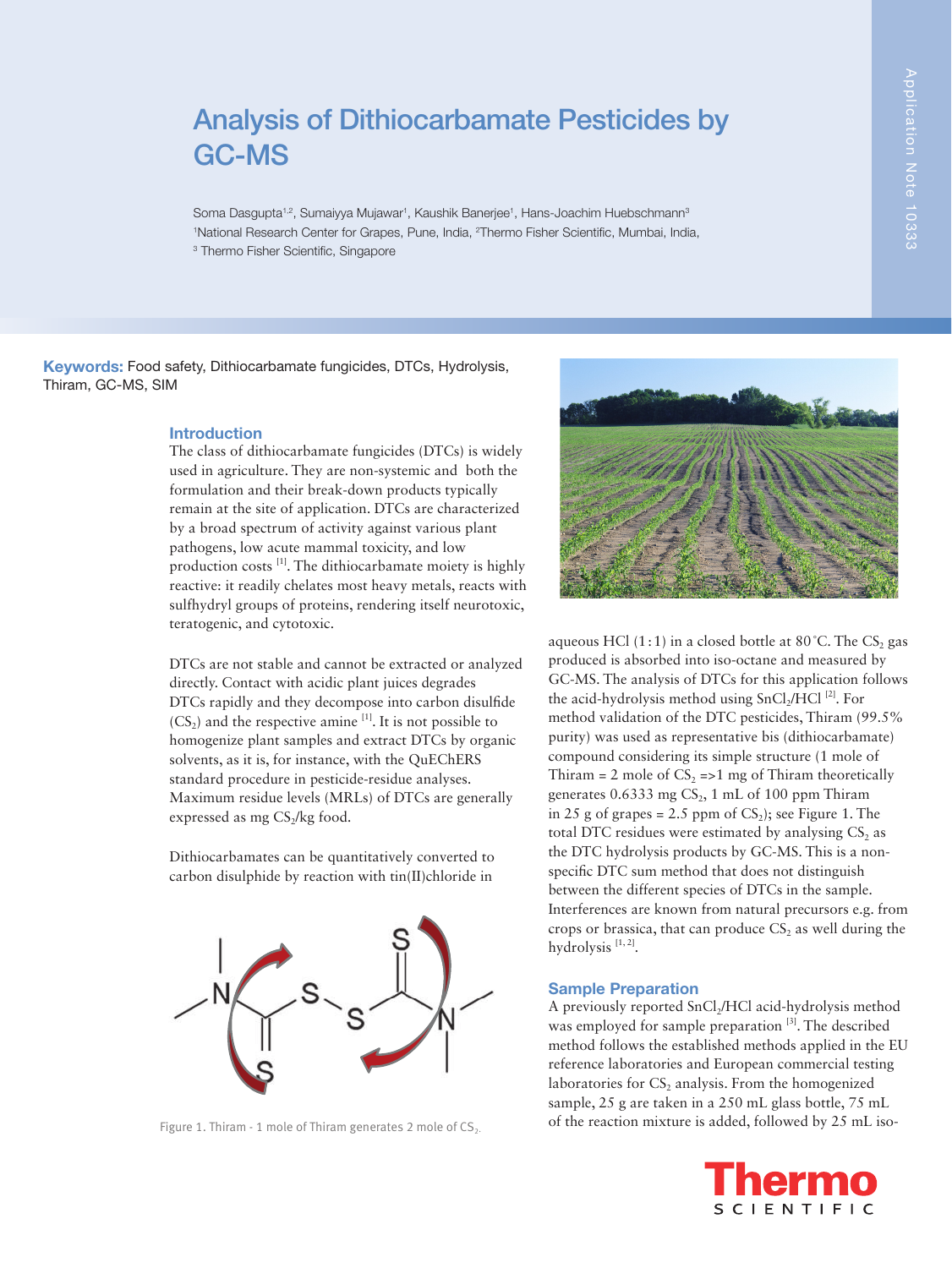octane. The bottle is closed immediately (gas-tight) and placed in a water bath at 80 °C for 1 h with intermittent shaking and inverting the bottle every 20 min. After cooling the bottle to < 20 °C by ice water, a 1-2 mL aliquot of the upper isooctane layer is transferred into a micro centrifuge tube, and centrifuged at 5000 rpm for 5 min at 10 °C. The supernatant is then transferred into GC vials, and the residues of DTCs are estimated by determining the  $CS_2$  concentration by GC-MS. The sample preparation procedure depending on the type of food used takes approx. 1-2 hrs.

# Preparation of Standard Solutions and Reaction Mixture

For method validation, Thiram (99.5% purity) was used as representative DTC compound considering its simple structure (1 mole of Thiram = 2 mole of  $CS_2$ ).

#### Carbon disulphide standard solution

A stock solution of  $CS$ , (2000  $\mu$ g/mL) was prepared by accurately pipetting out 79.0  $\mu$ L of CS<sub>2</sub> into a volumetric flask (certified A class, 50 mL) containing approximately 45 mL of iso-octane and made up to 50 mL with isooctane. The  $CS<sub>2</sub>$  stock solution was kept in a refrigerator at -20 °C and used within two days of preparation. The  $CS$ , working standard solutions of 200 and 20  $\mu$ g/mL concentrations (10 mL each) were prepared by serial dilution of stock solution with iso-octane.

#### Standard Solution of Thiram

10 mg ( $\pm$  0.05) of Thiram was weighed into a 10 mL volumetric flask (certified A class) and dissolved in ethyl acetate up to the mark to get a stock solution of 1000 µg/mL. A 100 µg/mL Thiram working standard was prepared from stock solution by 10-times dilution.

#### Preparation of Reaction Mixture

An amount of 30 g of tin (II) chloride was accurately weighed in the 1000 mL volumetric flask (certified A

class) to which 1000 mL of concentrated HCL (35%) was added. The solution was then gradually added to 1000 mL water with continuous stirring until a clear solution was obtained.

#### Calibration Standards

Calibration standard solutions of  $CS<sub>2</sub>$  at six different concentration levels (0.04, 0.08, 0.16, 0.32, 0.64, and 1.3 µg/mL) were prepared by appropriate dilutions of 20 µg/ mL  $CS_2$  working standard in iso-octane.

Matrix matched standards at the same concentrations were prepared by spiking the iso-octane extract of fresh control grapes, potato, tomato, green chili, and eggplant (all organically grown) using the following formula derived from above conversion of Thiram to  $CS<sub>2</sub>$ :

Spike quantity=  $\frac{\text{Concentration to be achieve *weight of the sample}}{0.6333 * \text{concentration of the stock solution}}$ 

Before the preparation of matrix matched standards, the control samples were carefully monitored for absence of DTCs (in terms of  $CS<sub>2</sub>$ ).

## Experimental Conditions

A Thermo Scientific™ TRACE GC Ultra™ gas chromatograph equipped with Thermo Scientific™ Triplus™ RSH liquid autosampler and coupled to a Thermo Scientific™ ITQ™ 900 ion trap mass spectrometer was used for analysis. See Tables 1 and 2 for instrument parameters.

Two GC columns of different polarity, stationary phase, and film thickness have been evaluated. The first column was a medium polarity cyanopropylphenyl phase (6% cyanopropylphenyl/94% dimethyl polysiloxane, 30 m x 0.32 mm ID, 1.8 µm film thickness, e.g. Thermo Scientific™ TraceGOLD™ TG-624, p/n 26085-3390) and as a second column a low polarity 5%-phenyl stationary



Figure 2. Calibration curve, range 0.04 - 1.300  $\mu$ g/mL Thiram matrix spike, R<sub>2</sub> = 0.9990.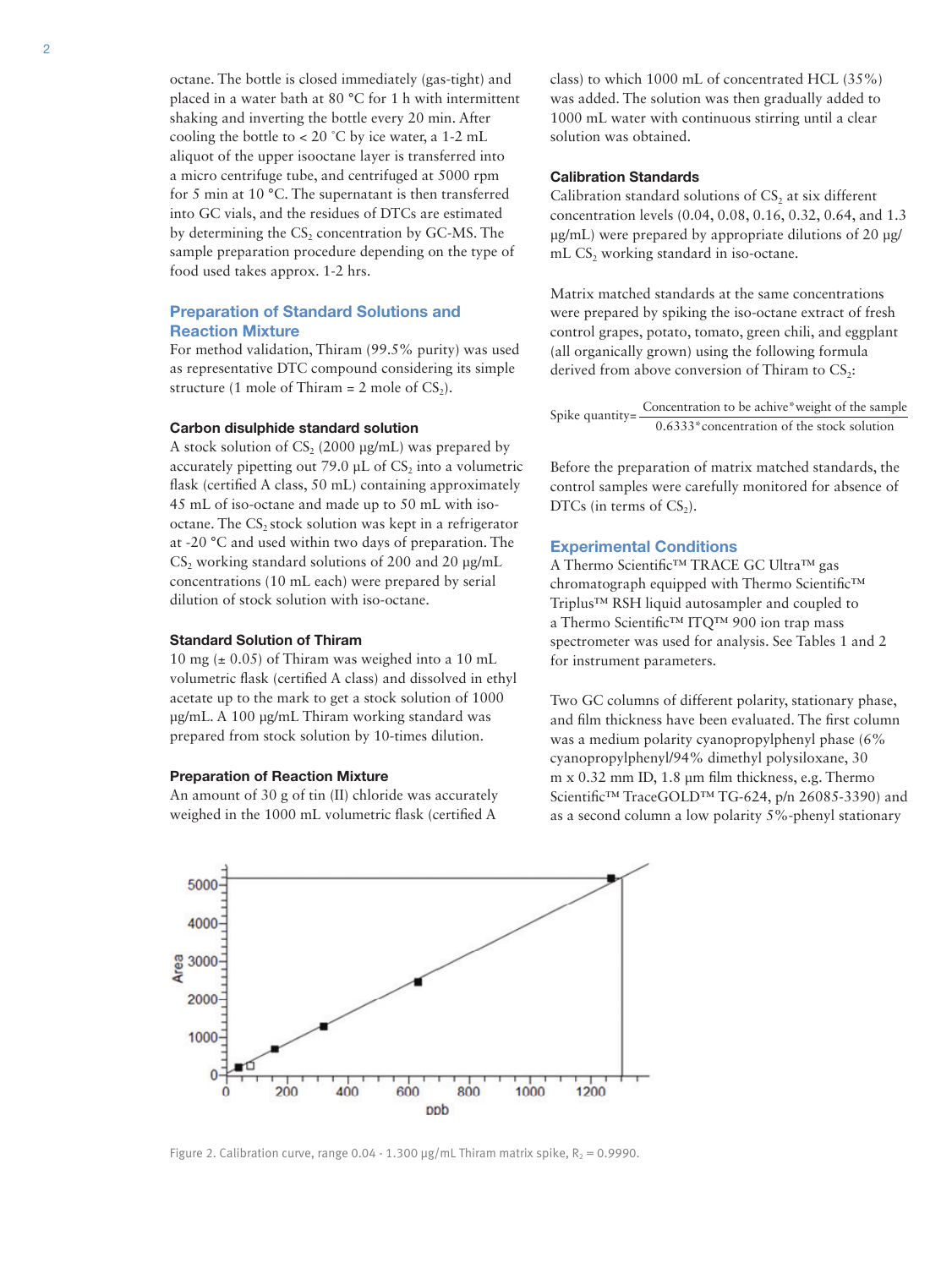phase (5% diphenyl/95% dimethylpolysiloxane, 30 m x 0.25 mm ID, 0.25 µm film thickness, e.g. Thermo Scientific™ TraceGOLD™ TG-5MS p/n 26098-1420). The TG-624 column type is a mid-polarity column ideally suited for the analysis of volatile analytes, whereas

the TG-5MS column is more commonly used especially for pesticide analysis and is commonly available in all laboratories. Both columns were thus tested for the applicability of the method. Either column can be used for the DTC analysis.

| Table 1. GC Conditions |  |  |  |  |  |  |
|------------------------|--|--|--|--|--|--|
|------------------------|--|--|--|--|--|--|

| Injector, temperature prog.      | PTV-LVI                                     |  |
|----------------------------------|---------------------------------------------|--|
|                                  | 40 °C, 0.1 min (injection phase, @ 100 kPa) |  |
|                                  | 10 °C/min to 80 °C, 0.3 min (@ 200 kPa)     |  |
|                                  | 10 °C/min to 110 °C (transfer phase)        |  |
|                                  | 14.5 °C/min to 290 °C (cleaning phase)      |  |
| <b>Split flow</b>                | 20 mL/min                                   |  |
| <b>Solvent vent</b>              | open until 0.17 min                         |  |
|                                  | closed until 4.17 min                       |  |
|                                  | open until end of run                       |  |
| Injection mode, volume           | split, $4 \mu L$                            |  |
| Carrier gas, flow                | Helium, constant flow 1 mL/min              |  |
| Oven program                     | 40 $\degree$ C, 5 min                       |  |
|                                  | 40 °C/min to 200 °C                         |  |
|                                  | 200 °C, 5 min                               |  |
| <b>Transfer line temperature</b> | 205 °C                                      |  |

Table 2. MS Conditions

| <b>Ionization</b>       | El. 70 eV                               |
|-------------------------|-----------------------------------------|
| Scan mode, range        | SIM, m/z 76, 78                         |
| <b>Acquisition rate</b> | 2 scans/s                               |
| Ion source temperature  | 200 °C (optimized for $CS$ , S/N ratio) |



Figure 3.  $CS_2$  chromatogram, 5 ppb matrix spike calibration.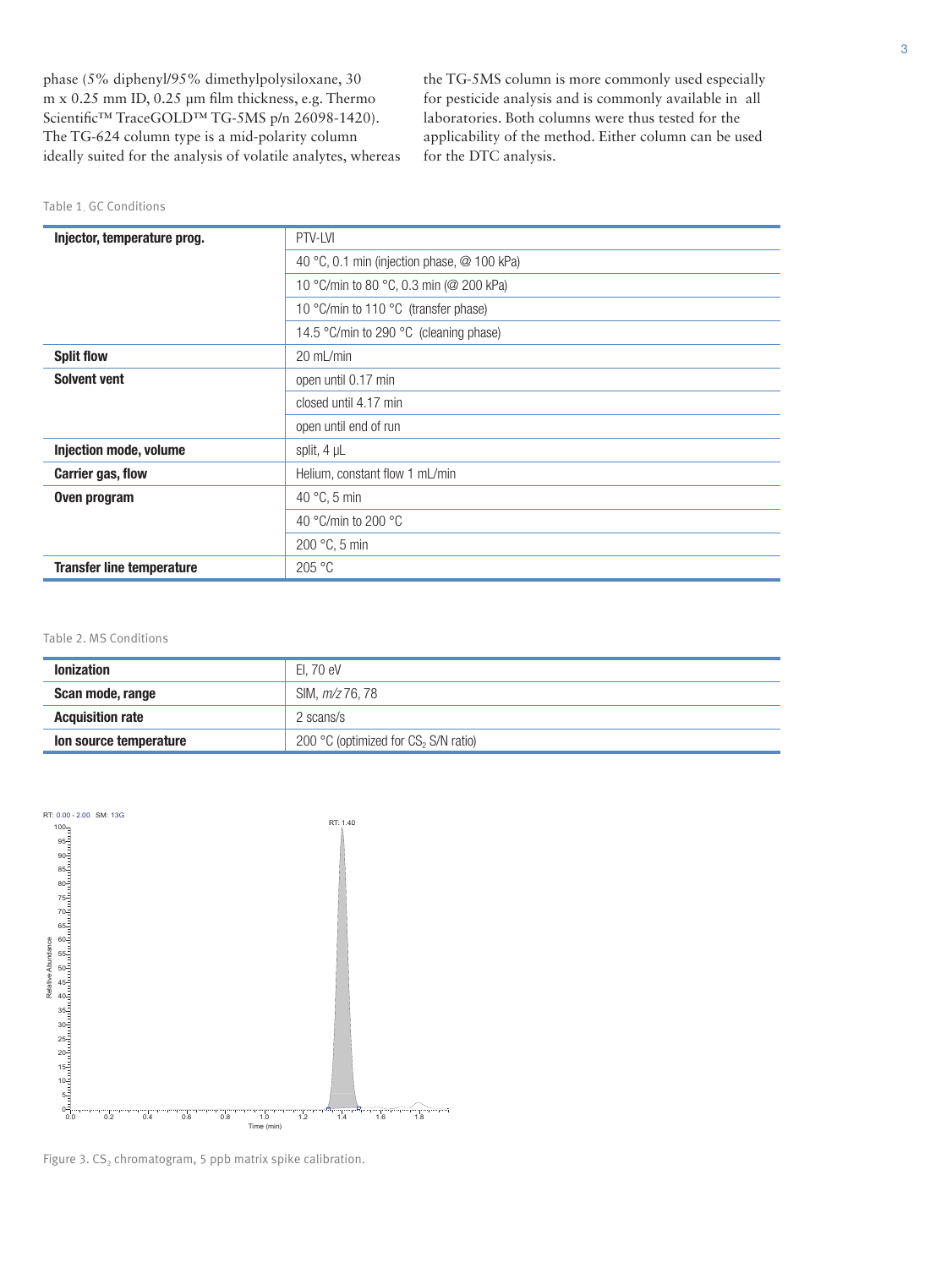

Figure 4. Chili sample analysis with confirming  $CS<sub>2</sub>$  ion ratio 100:10 for m/z 76:78.

#### Sample Measurements

A typical GC-MS batch consisted of matrix-matched calibration standards, samples, one matrix blank and one recovery sample for performance check after a set of every six samples.

The data acquisition was carried out in Full Scan mode using the compound-specific ions *m/z* 76 and 78 (the 34S isotope, ion ratio 10:1) as extracted chromatograms for a selective identification of  $CS_2$ .

# **Results**

## **Sensitivity**

The sensitivity of the method was evaluated in terms of the limit of detection (LOD) and limit of quantification (LOQ) which were respectively 0.005 and 0.04 µg/mL. The LOD is the concentration at which the signal to noise ratio (S/N) for the quantifier ion is > 3, whereas LOQ is the concentration for which the S/N is > 10.

|  |  | Table 3. Recoveries from different foods: |  |
|--|--|-------------------------------------------|--|
|--|--|-------------------------------------------|--|

## **Recovery**

The recovery experiments were carried out on fresh untreated potato, tomato, eggplant, green chili, and grapes by fortifying 25 g of the samples with Thiram solution at 0.04, 0.16, and 1.30  $\mu$ g/g levels in six replicates. The control samples of each of the tested commodities were obtained from an organic farm near Pune, India, and screened for absence of DTC residues before spiking. The spiked the samples were extracted using the sample preparation method described above. The quantitation of the residues was performed using matrix matched standards.

| Spike level [ppb] | Grapes [%]     | Chili [%]     | Potato [%]     | Egg plant [%] | <b>Tomato</b> [%] |
|-------------------|----------------|---------------|----------------|---------------|-------------------|
| 1300              | $96 (\pm 4)$   | $81 (\pm 10)$ | $90 (\pm 9)$   | $90(\pm 5)$   | 81 ( $\pm$ 4)     |
| 160               | $94 (\pm 10)$  | $80 (\pm 13)$ | 94 $(\pm 10)$  | $92 (\pm 8)$  | $85 (\pm 10)$     |
| 40                | 104 $(\pm 15)$ | 79 $(\pm 9)$  | 104 $(\pm 15)$ | $86 (\pm 10)$ | $96(\pm 15)$      |